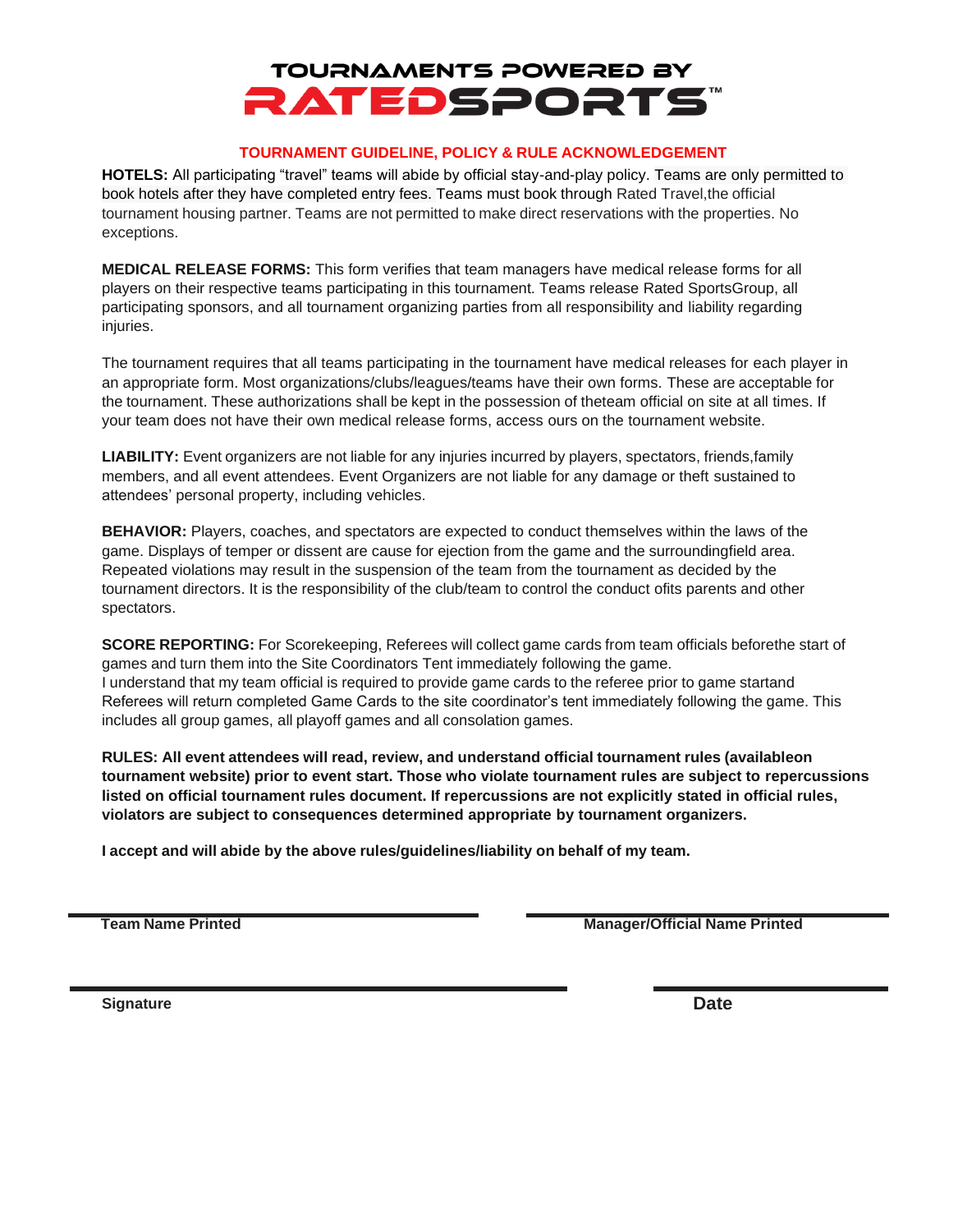

All documents need to be uploaded into team's GotSoccer account.

#### **INSTRUCTIONS FOR UPLOADING TO GOTSOCCER:**

- 1) Go to [www.gotsoccer.com](http://www.gotsoccer.com/)
- 2) Click on User Login in the upper right corner
- 3) Click on Team and Team Officials Login
- 4) Enter your Got Soccer username and password
- 5) Click on the link to the tournament page
- 6) Click on the Documents Tab
- 7) On the lower right, choose which file you are uploading to the system
- 8) Browse your computer for files
- 9) Once you upload a file, you'll see it on the left
- 10) Upload all required documents (Listed below)

#### **REQUIRED DOCUMENTS:**

Print and Complete the Team Check-in Information Sheet. Check-in sheet on next page for online version

- 1) Official Tournament Guideline Acknowledgement Sheet (FILLED OUT, SIGNED & DATED)
- 2) Player Registration Certification Form
- 3) Official State Team Roster (official team roster used during league play) + list of guest players a. Add in guest player information at bottom of roster
	- b. Cross out players on roster NOT attending tournament
- 4) Player ID Cards
	- a. Scan multiple player cards to fill a sheet of paper. Upload all player cards as
	- ONE FILE.(See Template attached for scanning 6 cards up on one sheet!)
	- b. Upload player cards for all players attending the event
	- c. Upload player cards for all guest players
- 5) Travel Permit must be submitted by teams travelling from outside of their province or region (Travel permit notrequired for US Club teams)

#### **GUEST PLAYERS:**

- 1. Obtain the guest player's current player card and medical release form
- 2. Add the guest player to your roster copy. Please write their full name, unique jersey
- number, playerID number & birthday below the existing rostered players.
- 3. Include Guest Players' player card with the rest of your team information

Do not submit medical release forms for any players. Managers are required to have medical release forms present at allgames. Gather all required documents and information. Sign, Date, Fill out, and edit all items as required. Scan or photograph each document type (documents must be legible), clearly label and upload files to GotSoccer.

PDF files preferred. Label each file with a brief word that describes what it is. ie) PlayerCards.pdf

#### **APPROVAL PROCESS**

All accepted teams will be able to view check-in approval/ status on GotSoccer.

APPROVED - When approved, the team will have a note in the notify registrar area stating, "check-in approved."

INCORRECT/INCOMPLETE - If you've missed a document or done something incorrectly, the team will have a note inthe notify registrar area on what to do.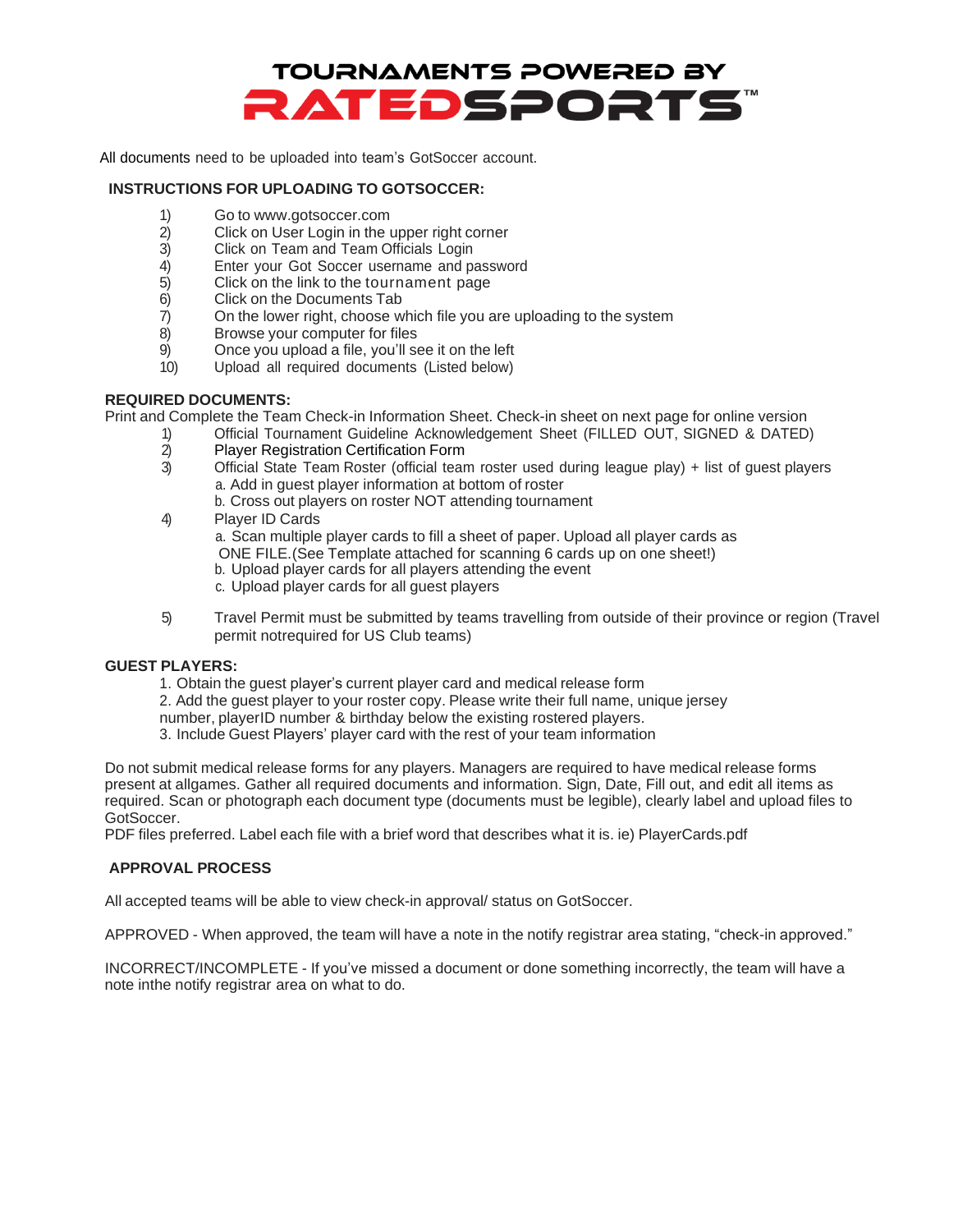| PLACE PLAYER CARD HERE          | PLACE PLAYER CARD HERE          |
|---------------------------------|---------------------------------|
| COLOCA EL DOCUMENTO DEIDENTIDAD | COLOCA EL DOCUMENTO DEIDENTIDAD |
| AQUÍ                            | AQUÍ                            |
| PLACE PLAYER CARD HERE          | PLACE PLAYER CARD HERE          |
| COLOCA EL DOCUMENTO DEIDENTIDAD | COLOCA EL DOCUMENTO DEIDENTIDAD |
| AQUÍ                            | AQUÍ                            |
| PLACE PLAYER CARD HERE          | PLACE PLAYER CARD HERE          |
| COLOCA EL DOCUMENTO DEIDENTIDAD | COLOCA EL DOCUMENTO DEIDENTIDAD |
| AQUÍ                            | AQUÍ                            |

### Scan multiple player cards to fill a sheet of paper. Use this as your template to upload up to 6 player cards at a time.